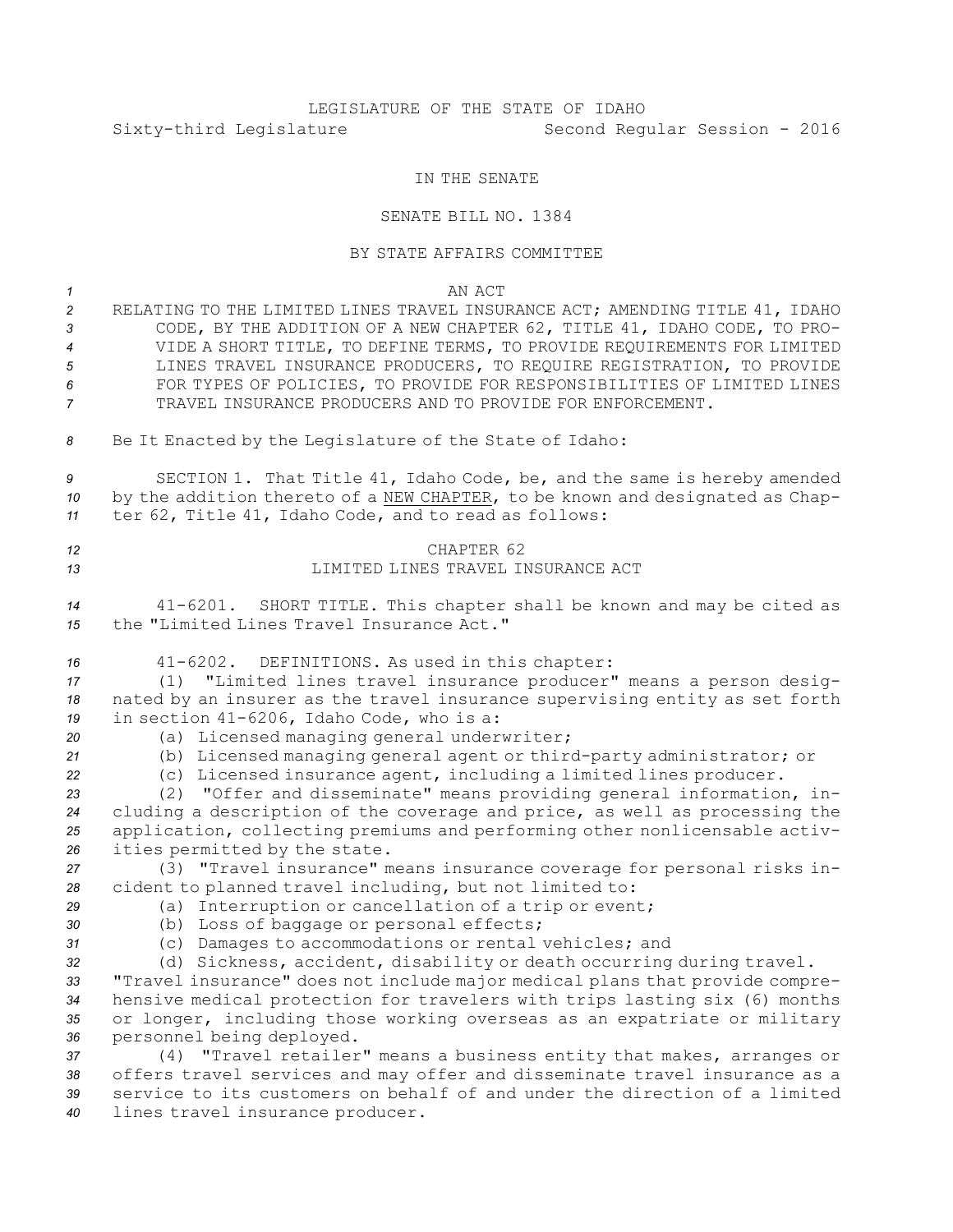*1* 41-6203. REQUIREMENTS FOR LIMITED LINES TRAVEL INSURANCE PRODUC-*<sup>2</sup>* ERS. Notwithstanding any other provision of law:

 (1) The director may issue to an individual or business entity that has filed with the director an application, in <sup>a</sup> form and manner prescribed by the director, <sup>a</sup> limited lines travel insurance producer license that autho- rizes the limited lines travel insurance producer to sell, solicit or nego-tiate travel insurance through <sup>a</sup> licensed insurer.

*<sup>8</sup>* (2) <sup>A</sup> travel retailer may offer and disseminate travel insurance under *<sup>9</sup>* <sup>a</sup> limited lines travel insurance producer business entity license only if *<sup>10</sup>* the following conditions are met:

*<sup>11</sup>* (a) The limited lines travel insurance producer provides to purchasers *12* of travel insurance:

*<sup>13</sup>* (i) <sup>A</sup> description of the material terms or the actual material *<sup>14</sup>* terms of the insurance coverage;

*<sup>15</sup>* (ii) <sup>A</sup> description of the process for filing <sup>a</sup> claim;

*<sup>16</sup>* (iii) <sup>A</sup> description of the review or cancellation process for the 17 travel insurance policy; and

*<sup>18</sup>* (iv) The identity and contact information of the insurer and lim-*<sup>19</sup>* ited lines travel insurance producer.

 (b) At the time of licensure, the limited lines travel insurance pro- ducer shall establish and maintain <sup>a</sup> register on <sup>a</sup> form prescribed by the director of each travel retailer that offers travel insurance on the limited lines travel insurance producer's behalf. The register shall be maintained and updated annually by the limited lines travel insur- ance producer and shall include the name, address, and contact informa- tion of the travel retailer and an officer or person who directs or con- trols the travel retailer's operations as well as the travel retailer's federal tax identification number. The limited lines travel insurance producer shall submit such register to the department upon reasonable request. The limited lines travel insurance producer shall also cer-tify that the registered travel retailer complies with 18 U.S.C. 1033.

 (c) The limited lines travel insurance producer has designated one (1) of its employees, who is <sup>a</sup> licensed individual producer, as <sup>a</sup> designated responsible producer who shall be responsible for the limited lines 35 travel insurance producer's compliance with the travel insurance laws, rules and regulations of the state.

 (d) The designated responsible producer, president, secretary, trea- surer and any other officer or person who directs or controls the lim- ited lines travel insurance producer's insurance operations shall com- ply with the fingerprinting requirements applicable to insurance pro- ducers in the resident state of the limited lines travel insurance pro-*42* ducer.

*<sup>43</sup>* (e) The limited lines travel insurance producer has paid all applicable *<sup>44</sup>* insurance producer licensing fees as set forth in applicable state law.

 (f) The limited lines travel insurance producer requires each employee and authorized representative of the travel retailer whose duties in- clude offering and disseminating travel insurance to receive <sup>a</sup> program of instruction or training that may be subject to review by the direc-tor. The training material shall, at <sup>a</sup> minimum, contain instructions